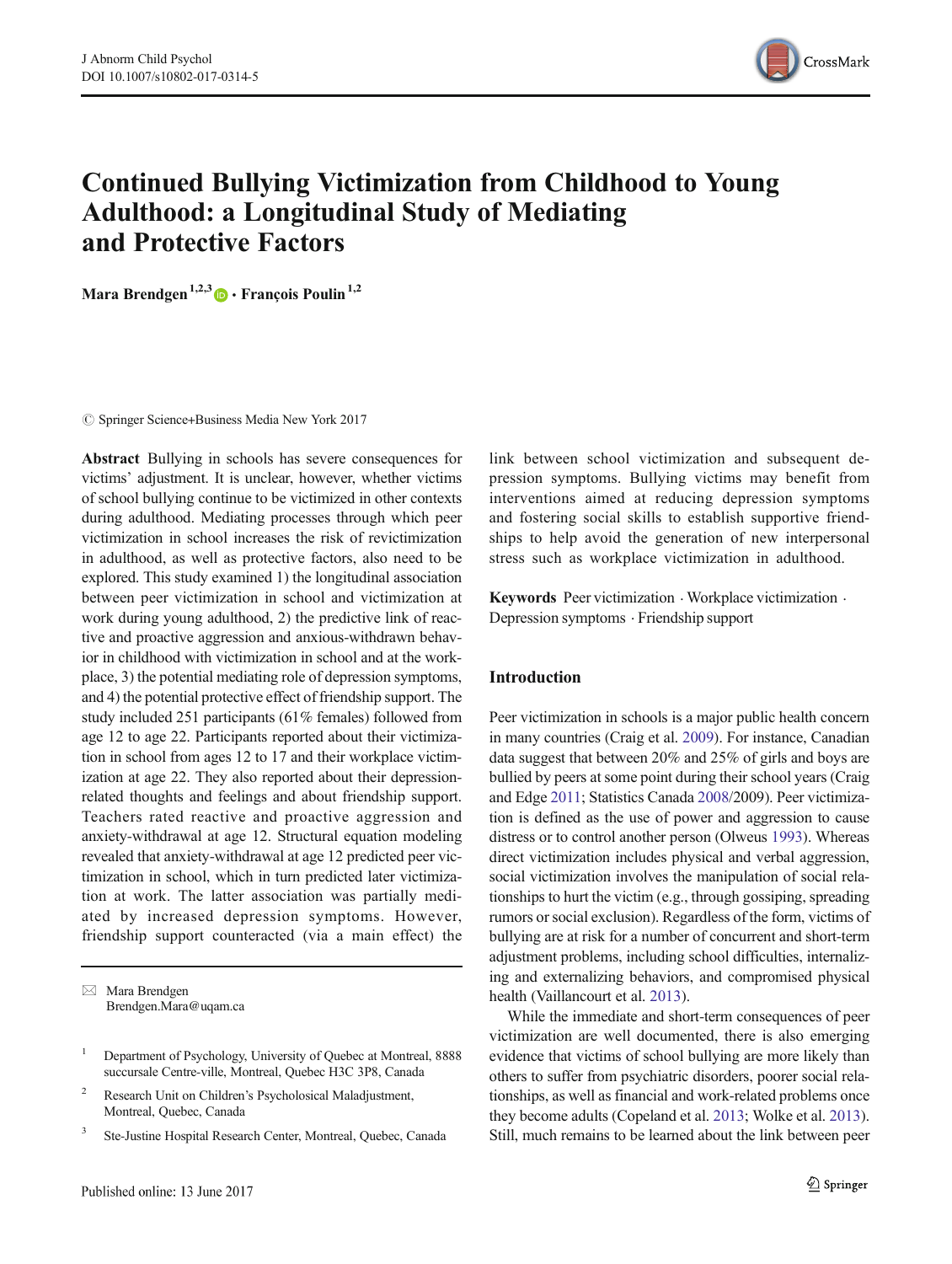victimization during the school years and later adjustment in adulthood. In particular, it is unclear whether peer victimization during the school years is associated with an increased risk of becoming a target of bullying at the workplace in adulthood. Conceptually highly similar to bullying by peers, workplace bullying is defined as an intentional effort to harm co-workers or subordinates by inflicting psychological or even physical injury (Baron and Neuman 1996). Given this conceptual overlap, it is thus possible that individuals who fall prey to bullies in school are also at risk of being harassed by co-workers or superiors at the workplace. Examining this association is crucial, because at least some of the reported economic, social and health-related problems of adults who were victimized by their peers in school may be due to continued victimization experiences at the workplace. Indeed, victimization by colleagues or supervisors at work has been cited as the principal source of work-related stress and illness (Einarsen and Mikkelsen 2003), in addition to being linked to increased employee turnover (Hoel et al. 2003). From a prevention perspective, research is also critical to understand the mediating processes through which peer victimization in school may put individuals at risk to suffer the same fate at work later on. Equally important, however, is the identification of protective factors that may moderate the relation between peer victimization in school and re-victimization at the workplace during adulthood.

# Peer Victimization in School and Workplace Victimization during Adulthood

Several prospective studies show that victimization during childhood increases individuals' vulnerability for subsequent re-victimization in adulthood. These studies, however, have typically focused either a) on the link between maltreatment by parents or other adults during childhood and later victimization in dating or marital relationships during adulthood (e.g., Manchikanti Gómez 2011) or b) on the link between criminal victimization during childhood on later criminal victimization in adulthood (e.g., Desai et al. 2002). In contrast, research on the link between peer victimization in school and re-victimization at the workplace is extremely scarce. One exception is a cross-sectional study of over 5000 middleaged adults, in which recollections of bullying experiences in school were assessed along with reports of victimization at the workplace over the past 6 months and the past 5 years (Smith et al. 2003). The findings showed that those who report having been bullied at school were almost 30% more likely to also state having been bullied at the workplace over the past 6 months or the past 5 years, and this was especially true for females. Retrospective reports provide important information because they reflect the meaning of the recalled events to the individual. Nevertheless, some scholars have questioned the

reliability and validity of retrospective reports due to the lack of control of previous adjustment problems and because autobiographical memory may be biased by mood-congruent memory processes (Hardt and Rutter 2004). Longitudinal data are thus needed to draw more reliable conclusions about a possible continuity in victimization experiences from the school context to the workplace context in adulthood.

# The Role of Personal Characteristics

The presence of a possible link between victimization experiences in school and later victimization experiences at work raises the question what may explain this continuity. One explanation focuses on specific personal – and presumable relative stable – behavior characteristics that may put some individuals at continued risk of becoming the target of bullies (Smith et al. 2003). Although physical characteristics (e.g., overweight) have been found to render individuals vulnerable to being victimized (Pryor et al. 2016), behavioral characteristics are the most consistently identified risk factors in this context. Thus, several short-term longitudinal studies have shown that children and adolescents with pre-existing reactive – but not proactive – aggression or anxious-withdrawn behavior are more frequently bullied by their peers than others (for meta-analyses, see Reijntjes et al. 2011; Reijntjes et al. 2010). In contrast to proactive aggression, which is described as a deliberate, "cold-blooded", non-provoked act aimed at dominating others, reactive aggression is defined as an exaggerated affective, impulsive, and hostile response to a perceived threat or provocation (Vitaro and Brendgen 2011). Reactively aggressive individuals have been found to attribute hostile intent to others even in relatively benign situations and to overreact to teasing (Crick and Dodge 1996). They also have more difficulties handling failure or sharing, negotiating, and compromising with others (Day et al. 1992). Reactively aggressive children may thus become victimized because their behavior annoys or provokes others and because it allows potential bullies to blame the victim for their actions. Anxious-withdrawn children, for their part, may be seen as "easy targets" unable to defend themselves. These children often display a more submissive interactional style and are more socially isolated than their age-mates (Rubin and Burgess 2001; Stewart and Rubin 1995). They are thus not only ill equipped to successfully ward off potential bullies, but may also have problems to solicit help from others to prevent future attacks.

Since both reactive aggression and anxious-withdrawn behavior are relatively stable over time (Franić et al. 2010; Paquin et al. 2014), these behaviors may also increase the risk of continued victimization over time and across different contexts. Research on the behavioral characteristics of victims of workplace bullying tends to support this notion. Thus, many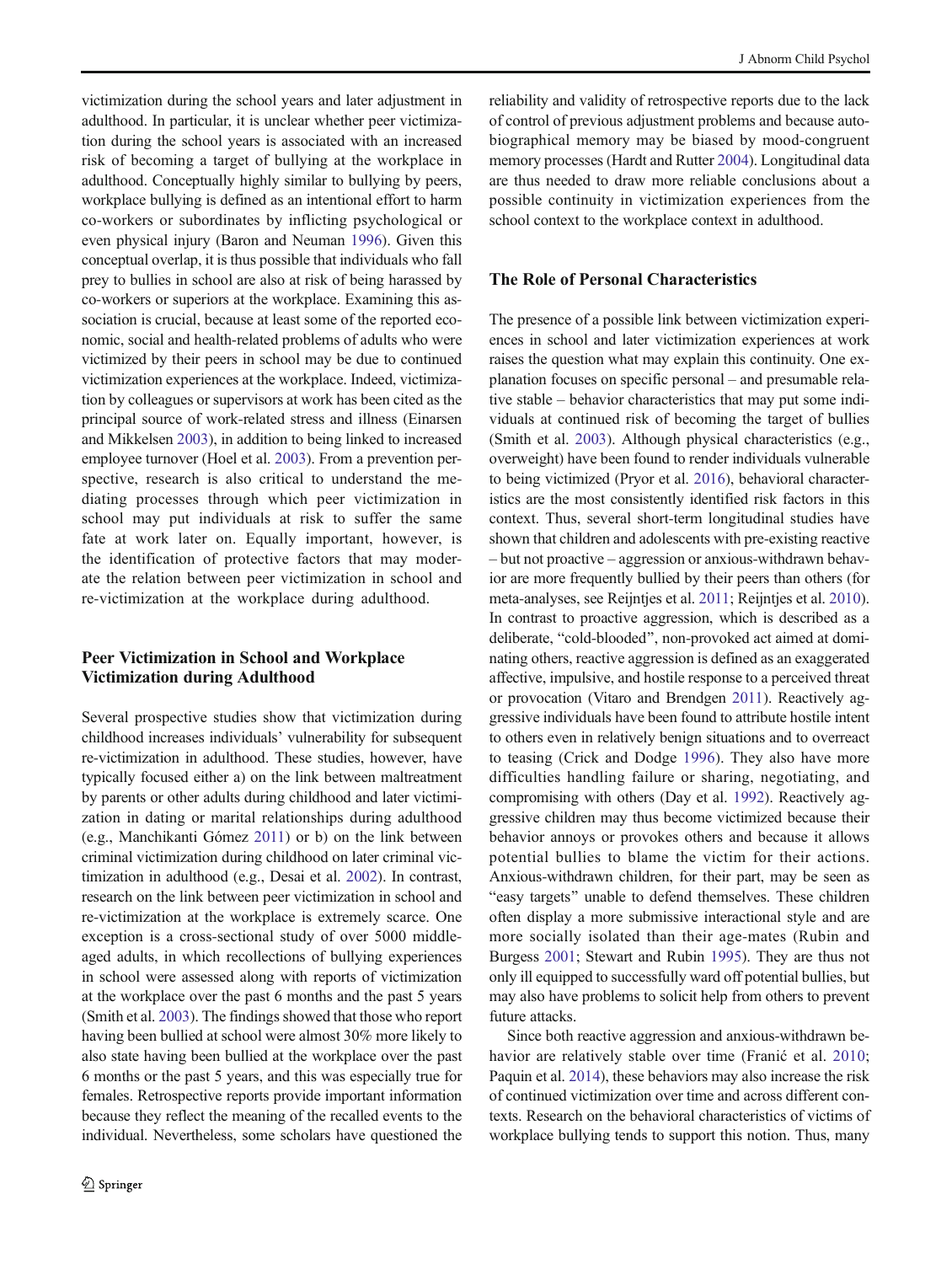victims have been found to display more unassertive and anxious behavior and poorer conflict management skills than their colleagues (Nielsen et al. 2017; Zapf and Einarsen 2011). There is also some evidence that individuals high in hostileaggressive behavior are more frequent targets of workplace bullying (Aquino and Bradfield 2000). Unfortunately, studies in this context are mostly based on cross-sectional data. However, one cross-lagged study of adults indicates that neurotic behavior, which encompasses anxiety, moodiness, frustration and withdrawal, indeed predicts increased harassment experiences at work two years later (Nielsen and Knardahl 2015). Still, no study so far has examined whether behavior characteristics measured in childhood can predict not only victimization in school but also later victimization experiences at the workplace in adulthood.

## The Role of Depression Symptoms

Another explanation for the link between victimization in school and later victimization at work is that such traumatic experiences may foster the development of depression symptoms, which may in turn elicit negative reactions from others and thus put individuals at risk of renewed bullying in adulthood. This explanation is rooted in the Stress Generation Hypothesis of Depression (Hammen 2006), which postulates that depression symptoms are not only a consequence of stressful experiences, but also contribute to the occurrence of new stress, particularly stress related to social interactions. Depressed individuals are believed to display thoughts, emotions, and behaviors that compromise successful functioning in interpersonal contexts. Empirical evidence for the reciprocal link between depression and interpersonal stress has been found both for clinical depression and depressive symptomatology in children, adolescents, and adults (for a review, see Liu and Alloy 2010). Research also highlights the role of specific depression-related cognitions and behaviors in the risk of experiencing interpersonal difficulties. Thus, high levels of hopelessness, which are considered a main feature of depression (Abramson et al. 1989), were not only found to predict rejection by roommates in college students, but hopelessness also mediated the link between depression symptoms and interpersonal stress (Joiner et al. 2005). Similarly, an avoidance-focused coping style, which is frequently observed in depressed individuals (Ottenbreit and Dobson 2004), was found to mediate the prospective association between depression symptoms and interpersonal hassles (Barker 2007).

While the previously mentioned studies often relate to broader measures of interpersonal stress, empirical evidence for the stress-generation hypothesis has also been reported specifically in regard to peer victimization. Indeed, numerous studies have shown that victimization suffered at the hand of peers is related to increased depression symptoms (e.g., Bilsky

et al. 2013; Boivin et al. 2001; Cole et al. 2016). Elevated depression symptoms, in turn, have been found to render youngsters vulnerable to subsequent increases in rejection and victimization by peers (Bilsky et al. 2013; Tran et al. 2012). Acquired depressogenic thoughts, feelings and behaviors may thus mediate the link between peer victimization experiences in school and later victimization experiences at work in a similar fashion. An empirical test of this hypothesis is still outstanding, however.

#### The Role of Social Support from Friends

In addition to understanding the explanatory mechanisms underlying the link between victimization experiences in school and later victimization experiences at work, uncovering potential protective factors is equally important. Supportive interpersonal relationships – in particular support from close friends – may play a crucial role in this context. Social support is defined as the degree to which an individual is esteemed and valued and is provided with instrumental help or companionship (Taylor 2011). Although parents remain an important source of social support, older children and adolescents increasingly turn to close friends for these social provisions (Furman and Buhrmester 1992). Indeed, especially during adolescence, victimized youth are more likely to disclose their plight to friends than to parents or other adults (Rigby and Barnes 2002). Moreover, a high level of support from friends has been associated with a decrease of peer victimization in adolescence (Kendrick et al. 2012). Whether friends' social support can also reduce victimized youngsters' risk of victimization at the workplace later in adulthood remains to be seen.

One way friends'social support may offset the risk of continued victimization over time is by preventing the development of depressogenic thoughts and feelings. In line with this notion, a high level of support from friends has been associated with lower levels of depression symptoms over time (Colarossi and Eccles 2003). Social support from friends may thus disrupt the possible mediational chain linking peer victimization in school to later workplace victimization via increased depression symptoms. It is unclear, however, whether friends' support would work by moderating (i.e., via an interaction effect) or by counterbalancing (via a main effect) the predictive effect of peer victimization in school on subsequent depression symptoms and, eventually, continued victimization at the workplace. Theoretically, both a moderation and a main effects model are conceivable (Cohen and Wills 1985). Thus, friends' social support may moderate the negative effect of stressful experiences such as peer victimization by providing protection or other tangible solutions for victims. Alternatively, friends' social support may promote a sense of self-worth in all youth, thus counterbalancing the negative effect of peer victimization on depressogenic thoughts and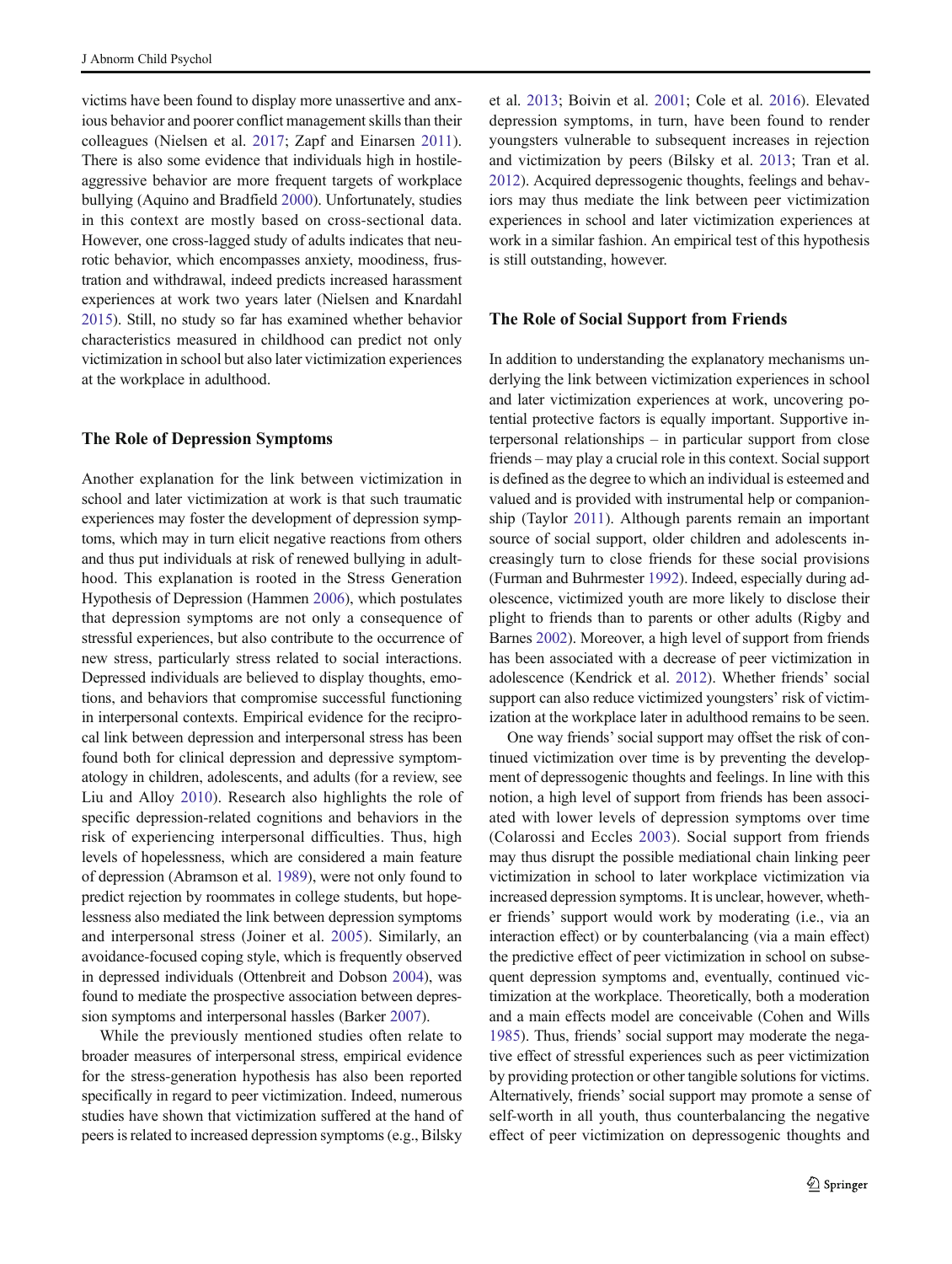emotions and the risk of continued harassment. Existing findings so far favor the moderation model, showing that friendship support mitigates the predictive effect of peer victimization on increased depression symptoms in pre-adolescents over the course of one year (Hodges et al. 1999). No study has examined this issue in late adolescents or young adults and for victimization across difference contexts (i.e., in school and at the workplace), however.

## The Present Study

The present study used a longitudinal design over a period of 10 years to investigate a) whether peer victimization in school predicts later workplace victimization during young adulthood, b) whether personal behavior characteristics (notably reactive aggression and anxious-withdrawn behavior) predict both victimization in school and victimization at the workplace, c) whether the longitudinal association between victimization in school and victimization at the workplace is at least partly mediated by increased depression symptoms, and d) whether social support from friends protects against this mediational sequence, either via a counterbalancing (i.e., main) effect or via a buffering (i.e., moderating) effect. Peer victimization in school was assessed from grade 6 in primary school (i.e., age 12) until the end of high school in grade 11 (i.e., age 17). Longitudinal data show that most youth who are frequently victimized by their peers in high school already suffered the same fate in primary school (Brendgen et al. 2016). Workplace victimization was assessed in early adulthood (i.e., at age 22 years) because problems during this period have profound implications for the quality of later life (Macmillan and Hagan 2004).

Based on the literature reviewed above, we expected that higher levels of reactive (but not proactive) aggression and of anxious-withdrawn behavior would predict both peer victimization in high school and at the workplace. However, there should also be an additional predictive link between peer victimization in high school and later victimization at the workplace. This latter association should be at least partially mediated by increased depression symptoms in victimized youth. Nevertheless, support by a close friend should offset (either via a main effect or via a moderating effect) the indirect effect linking peer victimization with increased depression and subsequent victimization at the workplace victimization. We tested these associations while controlling for peer victimization and depression symptoms at the end of primary school as well as for family adversity (as indicated by low family income, low parental education, single-parent status and harsh parenting behavior). Family adversity has been linked not only to peer victimization but also to externalizing and internalizing problems in the offspring in some studies (Bender et al. 2007; Laucht et al. 2000; Lereya et al. 2013; Lereya and Wolke

2013). Potential confounding effects of participant's sex were also controlled, as females not only report higher levels of depressive symptoms but sometimes also higher levels of workplace victimization than males (Liu and Alloy 2010; Smith et al. 2003).

#### Method

# Participants

Participants were part of a longitudinal study initiated in 2001 based on 390 sixth graders (58% females,  $M_{\text{age}} = 12.38$ ,  $SD = 0.42$ ) from eight French-speaking elementary schools in the province of Quebec, Canada. Recruitment proceeded in three steps. First, the project was presented to the school principals and Grade 6 teachers who agreed to be part of the study. Second, the project was described to the Grade 6 students in class by graduate research assistants. Third, the students who were interested in the project were asked to bring home a flyer describing the study and a consent form to be read and signed by parents. Of those eligible at the start of the study, 75% received parental consent and provided verbal assent to participated in the study. Parents also provided written consent for their child's participation and youths provided verbal assent at each subsequent year of the study until the youths were 18. At ages 18 and 19, written consent was provided by the participants themselves. In order to track the youths over the course of the longitudinal study, we used the contact information (e.g., phone, address, email) provided by the parents and later on by the participants. There were no inclusion or exclusion criteria. Most (90%) participants were European Canadian, 3% Haitian Canadian, 3% Middle Eastern Canadian, 2% Asian Canadian, and 2% Latino Canadian. The majority (69%) came from intact families, 6% were living in single parent families and the rest in blended families. Annual employment income ranged from less than CAN\$5000 to CAN\$60,000 or more  $(M = 48,750)$ ;  $SD = 12,500$ . Their mothers and fathers had similar levels of education (i.e., the number of years of education for the mother ranged from 2 to 21,  $M = 13.08$  years,  $SD = 2.68$ , and the number of years of education for the father ranged from 4 to 27,  $M = 13.20$  years,  $SD = 3.20$ ). Participants were assessed each year between ages 12 to 22. Of the initial sample, 303 participants (78%) completed the assessment at age 22. Compared to the rest of the sample  $(n = 87)$ , the 303 youths remaining in the study at age 22 years scored lower on family adversity ( $p < 0.001$ ), but were not different on depression symptoms and aggression at age 12. Of the 303 participants remaining at age 22 years, 251 (60% females) indicated that they currently had a job outside their home for which they were payed. These 251 participants form the current study sample. T-tests showed that the study participants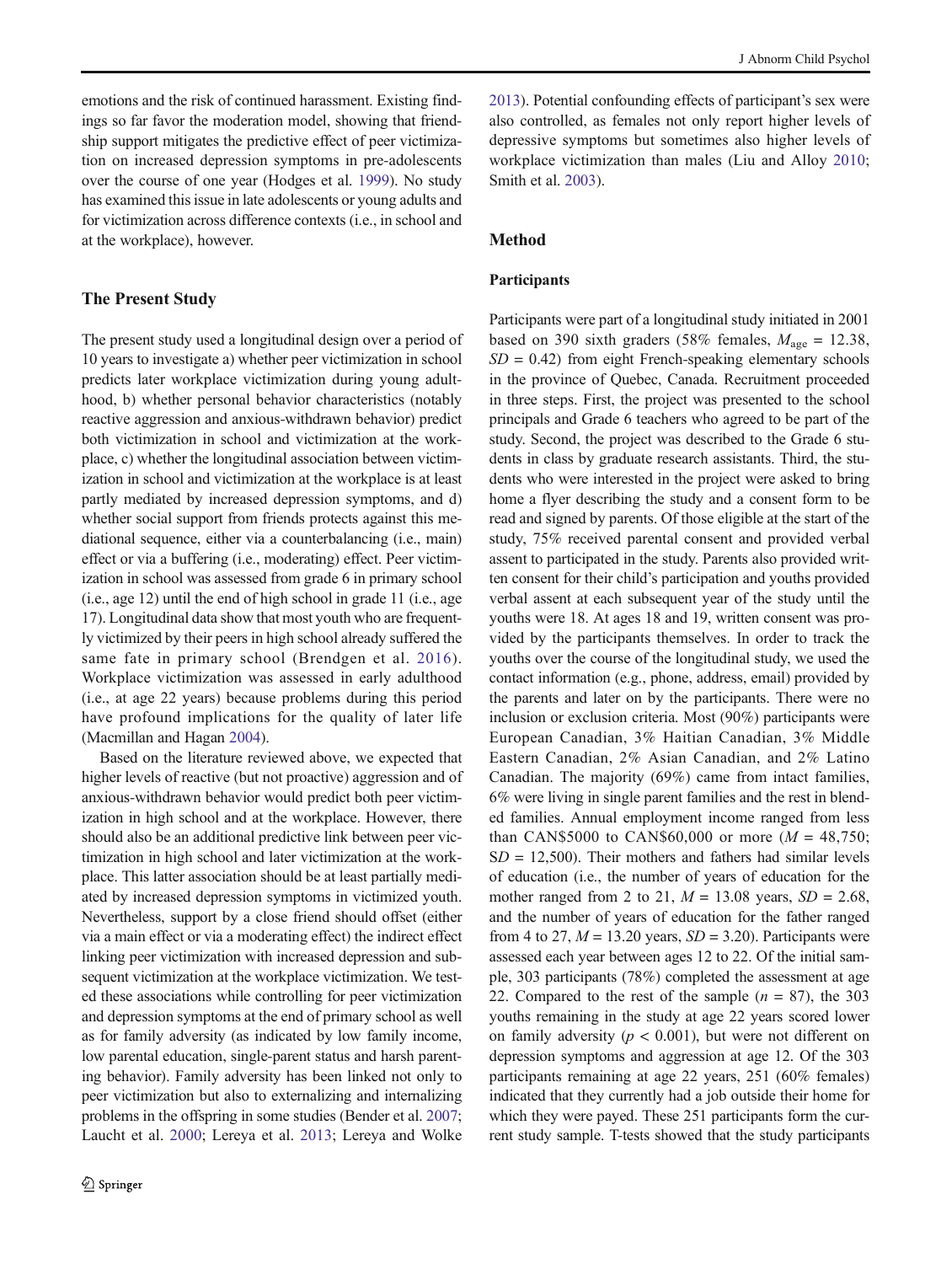with a paid job did not differ from those without a job ( $n = 52$ ) on family adversity, depression symptoms, peer victimization, anxiety-withdrawal or proactive and reactive aggression at age 12. They also did not differ on peer victimization from ages 12 to 17, friend support at ages 16–19, and depression symptoms at ages 19–20.

## Procedures

At age 12 (Grade 6 of elementary school), questionnaires were completed individually in the classroom under the supervision of trained research assistants. During the assessment period, teachers left the room and also filled out questionnaires. For parent-reported data, the measures were sent home with a prepaid self-addressed return envelope. From ages 13 to 17 (Grades 7 to 11 of high school), questionnaires were also completed in the school setting under the supervision of trained research assistants. From age 18 onward, questionnaires were administered during a visit at the participant's home, although questionnaires were mailed out for some participants (less than 5% per year). From age 15 years onward, youths received a gift certificate (to a movie theater, music store, or sports store) for their participation at each time point. Unless original measures were already in French, validated French versions of the original English instruments were used (see description of measures below). When validated French versions were not available for instruments originally written in English, we followed the translation procedure suggested by Vallerand (1989). Specifically, the instruments were then first translated into French and then translated back into English. Bilingual judges then verified the semantic similarity between the back-translated items and the original items in the questionnaire. All procedures were in accordance with APA ethical standards. All instruments and procedures were approved by the authors' Institutional Review Board.

| Bivariate correlations between the study variables<br><b>Table 1</b> |  |
|----------------------------------------------------------------------|--|
|----------------------------------------------------------------------|--|

#### Measures

Reactive and Proactive Aggression, and Anxiety-Withdrawal at age 12 The questionnaire completed by the Grade 6 teacher included three items assessing proactively aggressive behavior (e.g., gets others to gang up on a peer), and three items assessing reactively aggressive behavior (e.g., overreacts angrily to accidents; Dodge and Coie 1987; see Poulin and Boivin 2000, for the validated French translation) as well as two items assessing anxiety-withdrawal behavior (e.g., is solitary, often alone; Tremblay et al. 1991). Responses were given on a Likert scale ranging from 1 (never) to 5 (almost always). Respective item scores were averaged  $(M = 1.78, SD = 0.96, range from 1 to 5, skewness = 1.25,$ kurtosis =  $0.80$ , Cronbach's alpha =  $0.91$  for reactive aggression;  $M = 1.47$ ,  $SD = 0.76$ , range from 1 to 4.67, skewness = 1.70, kurtosis = 2.23, Cronbach's alpha =  $0.91$  for proactive aggression, and  $M = 2.12$ ,  $SD = 0.90$ , range from 1 to 5, skewness = 0.61, kurtosis =  $-0.11$ , inter-item  $r = 0.61$ for anxiety-withdrawal). As commonly found in the literature (Cooley et al. 2017; Rommelse et al. 2017; Vitaro and Brendgen 2011), reactive and proactive aggression were highly correlated (see Table 1). Proactive aggression was therefore included as a control variable in the analyses to account for this overlap and to identify any potential unique effects associated with reactive aggression.

Peer Victimization in School from Ages 12 to 17 Each year from age 12 through 17 years, participants completed a 5-item questionnaire assessing victimization by peers in school (Bélanger et al. 2010). Sample items are "Students have used threats or force to make you give them things, money or clothes (extortion)", "Students have threatened you verbally (blackmail, harassment, etc.)", "Students have threatened or attacked you with a weapon (club, knife, chain, etc.)^. For

|                                    |            | 2         | 3         | 4        | 5        | 6          |           | 8          | 9       | 10        |  |
|------------------------------------|------------|-----------|-----------|----------|----------|------------|-----------|------------|---------|-----------|--|
| 1. Sex                             |            |           |           |          |          |            |           |            |         |           |  |
| 2. Family adversity age 12         | $-0.09$    |           |           |          |          |            |           |            |         |           |  |
| 3. Reactive aggression age 12      | $-0.30***$ | $0.22***$ |           |          |          |            |           |            |         |           |  |
| 4. Proactive aggression age 12     | $-0.27***$ | $0.26***$ | $0.84***$ |          |          |            |           |            |         |           |  |
| 5. Anxiety-withdrawal age 12       | $-0.06$    | 0.09      | $0.22***$ | $0.14*$  |          |            |           |            |         |           |  |
| 6. Depression symptoms age 12      | $0.14*$    | 0.12      | $0.17*$   | $0.21**$ | 0.02     |            |           |            |         |           |  |
| 7. Peer victimization age 12       | $-0.05$    | 0.05      | $0.18**$  | 0.08     | 0.04     | $0.23$ *** |           |            |         |           |  |
| 8. Peer victimization ages 13–17   | $-0.12$    | 0.08      | $0.18*$   | $0.16*$  | $0.20**$ | 0.09       | $0.23***$ |            |         |           |  |
| 9. Friend support ages $16-19$     | $0.47***$  | $-0.03$   | $-0.20**$ | 0.05     | $-0.16*$ | 0.05       | $-0.03$   | $-0.14*$   | -       |           |  |
| 10. Depression symptoms ages 19–20 | $0.20***$  | 0.04      | 0.05      | 0.05     | 0.08     | $0.30***$  | 0.06      | $0.23$ **  | $-0.05$ |           |  |
| 11. Work victimization age 22      | 0.01       | 0.06      | 0.04      | 0.04     | 0.03     | 0.01       | 0.09      | $0.27$ *** | $-0.06$ | $0.23***$ |  |

 $* p < 0.05; ** p < 0.01; ** p < 0.001.$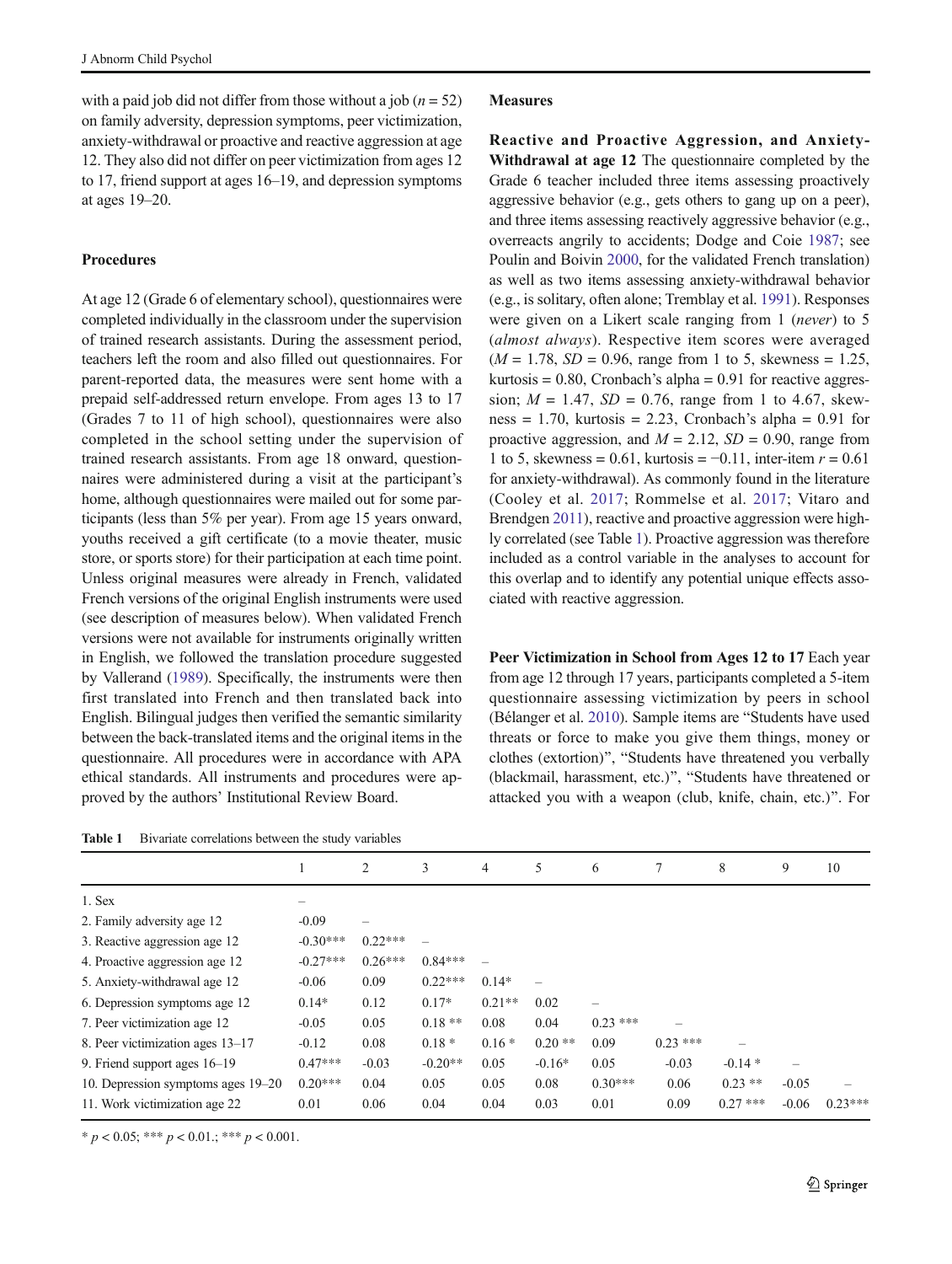each item, participants were asked to report how many times during the last month, the event described happened to him/ her using a 6-point scale ranging from 0 (never) to 5 (10 times or more). Because responses were extremely skewed, items were recoded as 0 (never) or 1 (1 time or more). Item scores at age 12 were averaged to create a Peer Victimization score at age 12, which served as a control variable in the analyses  $(M = 0.72, SD = 0.95, range from 0 to 1, skewness = 1.40,$ kurtosis  $= 1.91$ , ordinal alpha  $= 0.82$ ). In addition, we created another peer victimization variable Peer Victimization in Secondary School to reflect participants' cumulative experiences during the period between ages 13 and 17 years. To this end, the number of years a participant reported at least one event of victimization (e.g., a score of 1 or higher on at least one victimization item in a given year) was summed. Five data points were available for 68% of the participants, four data points for 13%, three data points for 7%, two data points for 7% and one data point for 5%. To account for instances of missing data, the sum score was divided by the number of available data points for each participant, resulting in a score with a possible range from 0 to 1 ( $M = 0.24$ ,  $SD = 0.25$ , skew $ness = 0.85$ , kurtosis = 0.07). An ANOVA to compare participants with varying degrees of missingness showed no significant differences in terms of victimization levels from age 13 to age 17,  $p = 0.89$ .

Friend Support at Ages 16–19 Each year from ages 16 to 19, participants were asked to think about the relationship they had with their current best friend and complete a short version (3 items) of the intimacy scale from the Network of Relationships Inventory (Furman and Buhrmester 1985). They had to indicate the extent to which each item described their relationship using a 5-point Likert scale ranging from 1 (not at all) to 5 (most of the time). Cronbach's alphas were acceptable (between 0.75 and 0.84). The year-to-year correlations were significant ( $r = 0.41$ , 0.47, and 0.48, respectively) and a mean score was computed using the four data points to obtain a more reliable indicator ( $M = 4.13$ ,  $SD = 0.71$ , range from 1.67 to 5.00, skewness =  $-0.85$ , kurtosis = 0.29).

Depression Symptoms at Ages 19–20 The Center for Epidemiological Studies–Depression Scale (CES-D; Radloff 1991; see Führer and Rouillon 1989, for the validated French translation) was used to measure depression symptoms at ages 19 and 20. The CES-D is a self-administered questionnaire assessing the severity of depression symptoms over the past week. The instrument includes 20 items (e.g., "I felt depressed", "I did not feel like eating; my appetite was poor"). Participants are asked to respond using a 4-point Likert scale, with higher ratings indicating more severe symptoms. A sumscore was calculated. Cronbach's alphas were 0.92 and 0.88 at ages 19 and 20 respectively. The correlation between the two data collection points was significant  $(r = 0.45)$  and a mean

score was computed in order to obtain a more reliable indicator ( $M = 30.75$ ,  $SD = 8.08$ , range from 20 to 64.50, skew $ness = 1.08$ , kurtosis = 1.16).

Workplace Victimization at Age 22 To measure victimization in the workplace, we used the 20-item Aggressive Experiences Scale (AES; Glomb 2002; Glomb and Liao 2003). The original version of this instrument assesses the frequency with which respondents engage in and are the targets of aggressive behaviors at work. Only the items referring to being the target of victimization were used in the present study. The behaviors described in these items reflect a range of hostile acts at work. Participants were asked "How often have your supervisors or coworkers engaged in this behavior and you were the target?" Examples of items are: "Belittled your opinions in front of others", "Insulted or criticized you (including sarcasm)", and "Physically assaulted you". The response scale ranged from 1 (never) to 5 (almost every day). Responses to each item were recoded as 0 (never) or 1 (values of 2 or more on the scale). A total score was then computed by summing the 20 items ( $M = 2.94$ ,  $SD = 3.58$ , range from 0 to 16, skewness = 1.44, kurtosis = 1.54, ordinal alpha =  $0.86$ ).

Additional Control Variables Family adversity at age 12. A cumulative family adversity score was created by aggregating four indicators: (a) mother did not complete a high school degree; (b) low family annual income according to government criteria (less than CAN\$30,000); (c) family structure other than the two biological parents; (d) parental use of harsh discipline based on a score greater than 1 on any of the two following items: "if I disobay, my parents... 1. spank me; 2. slap or hit me" using a Likert scale ranging from 1 (never) to 5 (always). The first two indicators were reported by the parents and the last two by the child. A value of 1 was assigned to each indicator and a sum score was computed with a possible range of 0 to 4. Each participant had valid data on at least two out of the four risk indicators. To account for occasional missing data (13% of data points) on some indicators, this total score was then divided by the number of available indicators for each child, resulting in a score with a possible range of 0 to 1  $(M = 0.19, SD = 0.23, range from 0 to 1, skewness = 2.18,$ kurtosis  $= 1.06$ ). Depression symptoms at age 12. The Children's Depression Inventory (CDI; Kovacs 1992; see Boivin et al. 1994, for the validated French translation) was employed to measure depression symptoms at age 12. The CDI is a self-administered questionnaire assessing the severity of affective, behavioral and cognitive symptoms of depression among children. The questionnaire includes 27 items. In the present study, the suicidal ideation item was excluded due to ethical concerns. For each item, participants were asked to choose one of three statements that best describes how they have felt over the last 2 weeks (e.g., "I am tired sometimes"; "I am tired often"; "I am tired all the time"). Individual item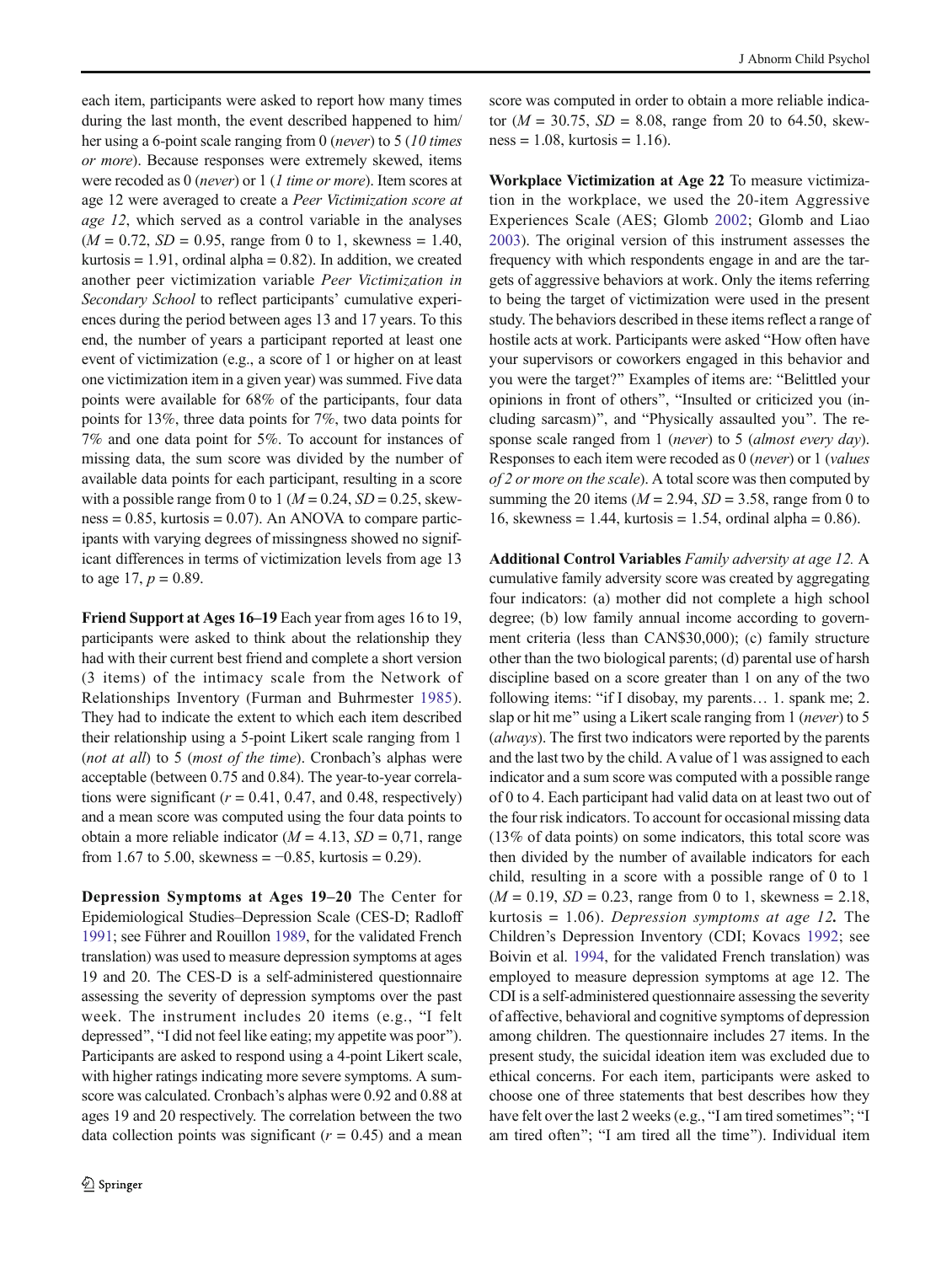scores ranged from 0 to 2, with higher ratings indicating more severe symptoms. A sum-score across all items was calculated  $(M = 10.96, SD = 6.92, with a range from 0 to 40, skew$  $ness = 1.18$ , kurtosis = 1.06, alpha = 0.85).

#### Analyses

Model tests were performed with the Mplus Version 6 software package (Muthén and Muthén 1998–2010) as a path analysis with manifest variables. These analyses were conducted using Full Information Maximum Likelihood (FIML) estimation to account for occasional missing data (2% of data points). The tested model (see Fig. 1) was fully saturated: It included direct effects from all exogenous variables measured at age 12 to all endogenous variables measured subsequently. The model also included direct effects from all endogenous variables to all other endogenous variables that were measured at subsequent times. In addition, all exogenous variables measured at age 12 were allowed to covary. To test a possible moderating effect of friendship support, we also included two interactive effects: a) an interaction between peer victimization at ages 13–17 and friendship support at ages 16–19 to predict depression symptoms at ages 19–20 and b) an interaction between peer victimization at ages 13–17 and friendship support at ages 16–19 to predict victimization at the workplace at age 22. The indirect effect from victimization in school to victimization at the workplace via increased depression symptoms was tested with bootstrapped confidence intervals (CI) based on 5000 resamples. To facilitate interpretation of regression coefficients, all variables except child sex were z-standardized prior to the analyses.

# **Results**

#### Bivariate Associations between Study Variables

Prior to the path analyses, bivariate associations between the study variables were examined (see Table 1). Results showed that, compared to males, females were less proactively and reactively aggressive, showed more depression symptoms at age 12 and at ages 19–20, and experienced more support from friends at ages 16–19. Females and males did not report different levels of peer victimization in school and at the workplace, however. Higher levels of peer victimization in school at ages 13–17 were associated with higher levels of peer victimization in school at age 12, with higher levels of proactive and reactive aggression and of social withdrawal at age 12, with lower levels of friendship support at ages 16–19, with higher levels of depression symptoms at ages  $19-20$ , and with higher levels of victimization at the workplace at age 22. Higher levels of depression symptoms at ages 19–20 were also correlated with higher levels of victimization at the workplace at age 22. Other significant associations among the study variables were also in the expected direction.



Fig. 1 The estimated model is fully saturated. All exogeneous variables measured at age 12 are allowed to be intercorrelated (not shown for parsimony) and predict all subsequently measured variables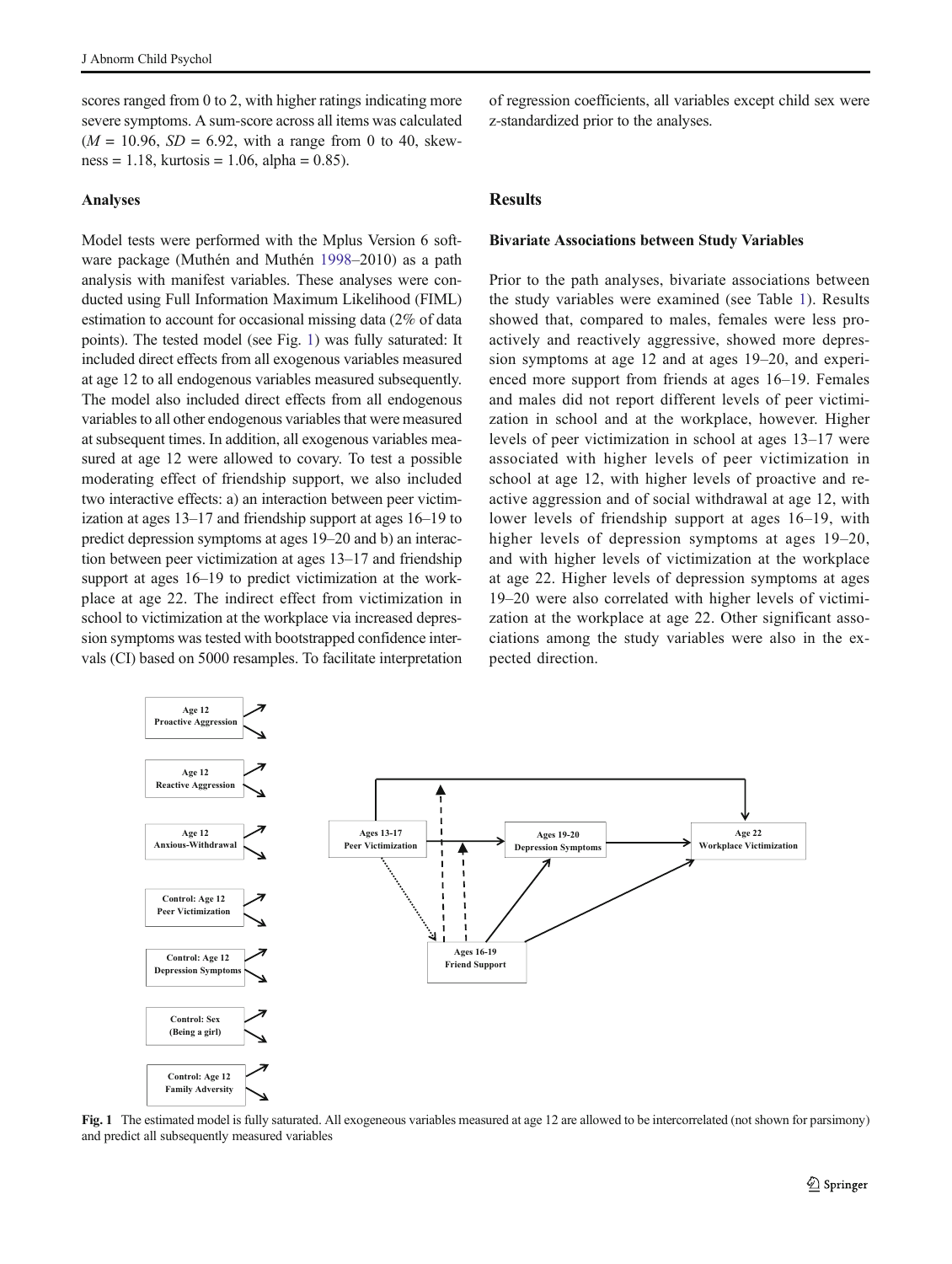#### Path Analysis Results

Results from the path analyses are presented in Fig. 2. Only significant directional links are depicted for maximal parsimony and clarity; significant correlations among the exogenous variables measured at age 12 are already shown in Table 1. As can be seen in Fig. 2, victimization in school at ages 13–17 was predicted by higher levels of peer victimization at age 12,  $b = 0.21$ ,  $p = 0.01$ , and by higher levels of anxious-withdrawn behavior at age 12,  $b = 0.17$ ,  $p = 0.05$ . Victimization in school at ages 13–17 predicted increased depression symptoms at ages 19–20,  $b = 0.21$ ,  $p = 0.01$ , above and beyond the predictive effects of depression symptoms at age 12,  $b = 0.26$ ,  $p = 0.001$ , child sex,  $b = 0.51$ ,  $p = 0.001$ , and friendship support at ages 16–19,  $b = -0.13$ ,  $p = 0.05$ . In turn, increased depression symptoms at ages 19–20 predicted victimization at the workplace at age 22,  $b = 0.19$ ,  $p = 0.01$ . The bootstrapped indirect effect from peer victimization in school at ages 13–17 to victimization at the workplace at age 22 via increased depression symptoms at ages 19–20 was significantly different from zero, b indirect = 0.04, bootstrapped 95% CI  $[0.01]$ , 0.07]. In addition to this indirect effect, however, there was also a remaining direct effect from peer victimization in school at ages 13–17 to victimization at the workplace at age 22  $(b = 0.22, p = 0.01)$ . The two interaction terms involving friendship support at ages 16–19 were not significant  $(p = 0.09$  and  $p = 0.60$ , respectively). Thus, the indirect effect from peer victimization in school at ages 13–17 to victimization at the workplace at age 22 via increased depression symptoms at ages 19–20 was not moderated by the level of friendship support.

## **Discussion**

The goal of this study was to examine a) whether peer victimization in school predicts later workplace victimization during young adulthood, b) whether personal behavior characteristics predict both victimization in school and victimization at the workplace, c) whether the longitudinal association between victimization in school and victimization at the workplace is at least partly mediated by increased depression symptoms, and d) whether social support from friends can protect against this mediational sequence, either via a counterbalancing (i.e., main) effect or via a buffering (i.e., moderating) effect. As expected, the results showed that youth experiencing high levels of peer victimization during the school years also reported high levels of victimization by colleagues or supervisors at work in young adulthood. Importantly, this longitudinal association held even when controlling for a host of potential family-related and individual confounding variables. These findings lend support to previous research based on retrospective data linking victimization experiences in school with victimization at the workplace (Smith et al. 2003). As mentioned, most youth who are frequently bullied by peers in high school already suffered the same fate in primary school (Brendgen et al. 2016). Such continued victimization experiences across different developmental periods and different



Fig. 2 Only statistically significant coefficients at  $p = 0.05$  or smaller are depicted. Standardized coefficients are shown, except for sex effects. Correlations between age 12 variables are not shown for parsimony. \*  $p \le 0.05$ ; \*\*  $p \le 0.01$ ; \*\*\*  $p \le 0.001$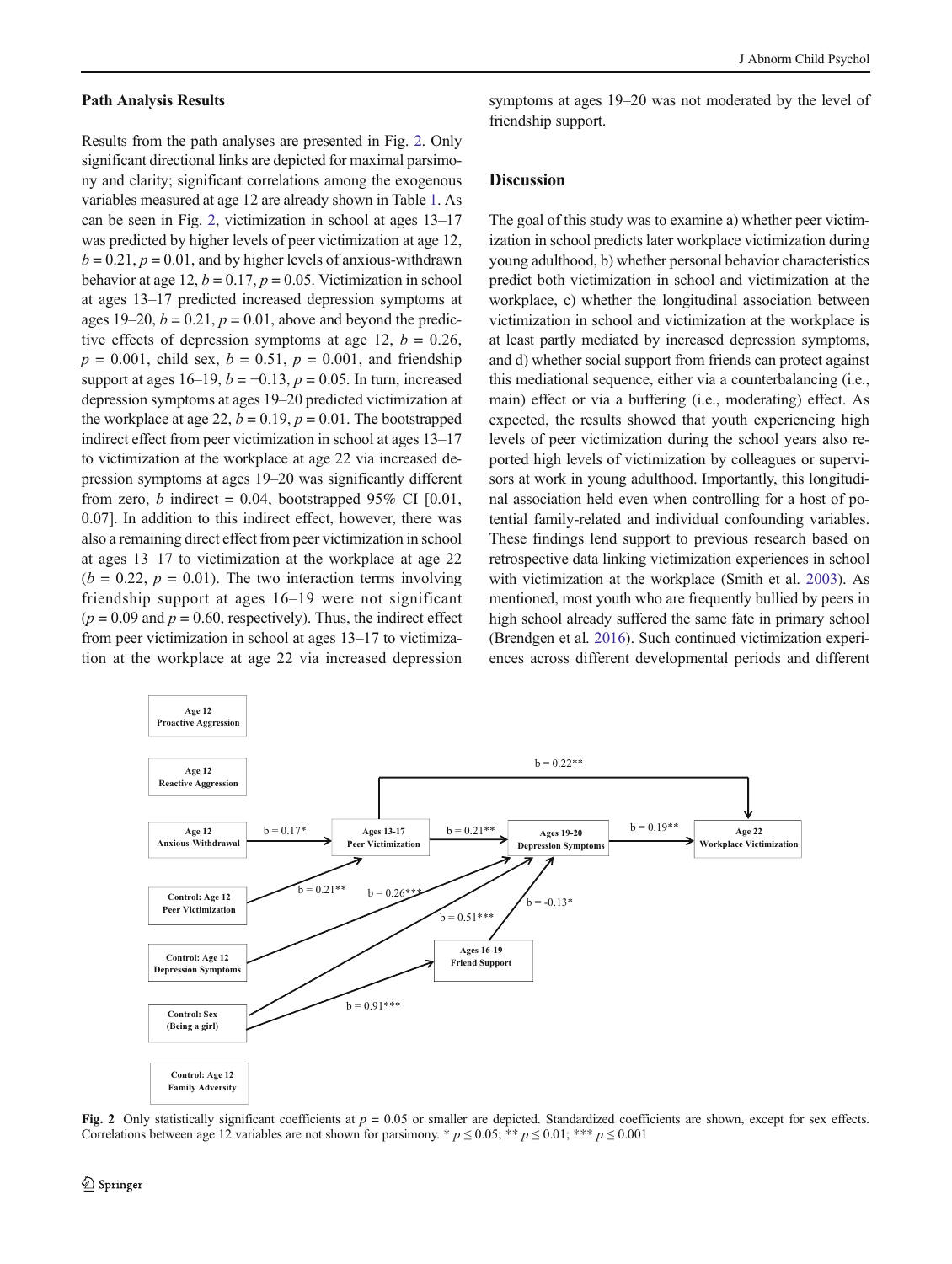contexts are a cause for concern, as repeated exposure to stress impacts individuals' mental and physical health and hence their future social and economic well-being (Taylor 2010).

The finding that adult victims of workplace bullying were often already bullied in school stands in contrast to the notion that organizational factors related to the workplace are the main cause of workplace bullying and that personal characteristics of the victims play no role in this regard (Leymann 1996). Instead, in line with previous research (Reijntjes et al. 2010), we found that especially anxious-withdrawn behavior that is already present in childhood can put individuals at risk of becoming the target of harassment by others. The finding that only anxious-withdrawn behavior, but not reactive aggression, predicted peer victimization in high-school (age 13 to 17 years) may be specific to this developmental period. It has been suggested that internalizing behaviors such as anxiety and social withdrawal become more salient and more negatively perceived by peers during adolescence, whereas aggressive behavior is more tolerated at that age (Boivin et al. 2010; Cillessen and Mayeux 2004). In line with this notion, aggressive behavior has been shown to play a more important role than anxious-withdrawn behavior in explaining peer victimization in primary school, whereas the opposite is true in regard to peer victimization in adolescence (Brendgen et al. 2016). Individuals showing fearful and submissive behavior may be perceived as an especially easy prey by potential bullies. As such, our results concord with the theoretical perspective proposed by Einarsen and other scholars that victims' personal characteristics also need to be considered to gain a comprehensive understanding of workplace bullying (Nielsen et al. 2017; Zapf and Einarsen 2011).

Personal behavioral characteristics did not directly explain why youth continued to be harassed even in adulthood, however. Rather, these personal vulnerability factors seem to trigger a chain of negative events by increasing the risk of chronic peer victimization in school, which then contributes to the development of depressogenic thoughts, feelings and behaviors. Through evocative person-environment transactions, victimized individuals displaying depression symptoms may eventually elicit negative behaviors from others also in other contexts, such as the workplace. The finding that acquired depression symptoms mediate the link between peer victimization in school and later victimization at work align with previous research showing that depression symptoms are both an outcome and a predictor of peer victimization (e.g., Bilsky et al. 2013; Boivin et al. 2001; Cole et al. 2016; Tran et al. 2012). This finding also supports the basic tenets of the Stress Generation Hypothesis of Depression (Hammen 2006). According to this theoretical model, depression symptoms are not only a consequence of stressful experiences, but depressogenic thoughts, emotions, and behaviors may also contribute to the occurrence of new stress, particularly in social relationships.

Still, increased depression symptoms did not fully mediate the association between peer victimization in school and later victimization at work. One possible additional mediating mechanism could be increased reactive aggression as a result of victimization experiences in school. Although reactive aggression was not measured in emerging and young adulthood in the present study, several studies have shown that peer victimization leads to increases in reactive aggression (for a review, see Vitaro and Brendgen 2011). Research shows that reactively aggressive individuals not only overreact to even mild teasing, but they also have difficulties handling failures, sharing and compromising with others (Day et al. 1992). While reactive aggression did not predict victimization during adolescence in the present study, it has been shown to do so in younger samples (Cooley et al. 2017; Lamarche et al. 2006) and may again be perceived as inacceptable in the workplace once individuals reach adulthood. The scenario of both depression symptoms and reactive aggression as potential mediators in the link between peer victimization in school and later victimization at the workplace is also in line with propositions that - similar to victims of harassment in school - victims of workplace harassment may be classified into either submissive victims or provocative victims (Aquino and Lamertz 2004; Hanish and Guerra 2004). Thus, by displaying depression-related attitudes and behaviors such as helplessness or a lack of persistence when faced with challenges, or by reacting in a hostile manner to criticism, previously victimized individuals may signal to colleagues or superiors that bullying behavior will not be met with much resistance and may even be justified. Through the same interactional processes, these individuals may also be unsuccessful in soliciting help from other co-workers, thereby unwittingly fostering the maintenance or further escalation of their victimization at work. Future studies should assess the relative importance of depression symptoms and of reactive aggression as mediators in the continuation of victimization from childhood to adulthood.

On a positive note, the mediational sequence linking school and workplace victimization via increased depression symptoms was offset by social support from friends. However, this protective effect of friendship support did not work via a buffering (i.e., moderating) effect, but rather via a counterbalancing (i.e., main) effect on reduced depression symptoms. Our finding that a high level of friendship support is associated with fewer depression symptoms is in line with results from other research (Colarossi and Eccles 2003). By providing positive feedback and offering companionship, supportive friends can promote individuals' self-perceptions as cherished and capable beings and hence prevent depressogenic thoughts and feelings. In turn, positive self-perceptions likely translate into increased selfaffirmative behavior, thus reducing individuals' risk of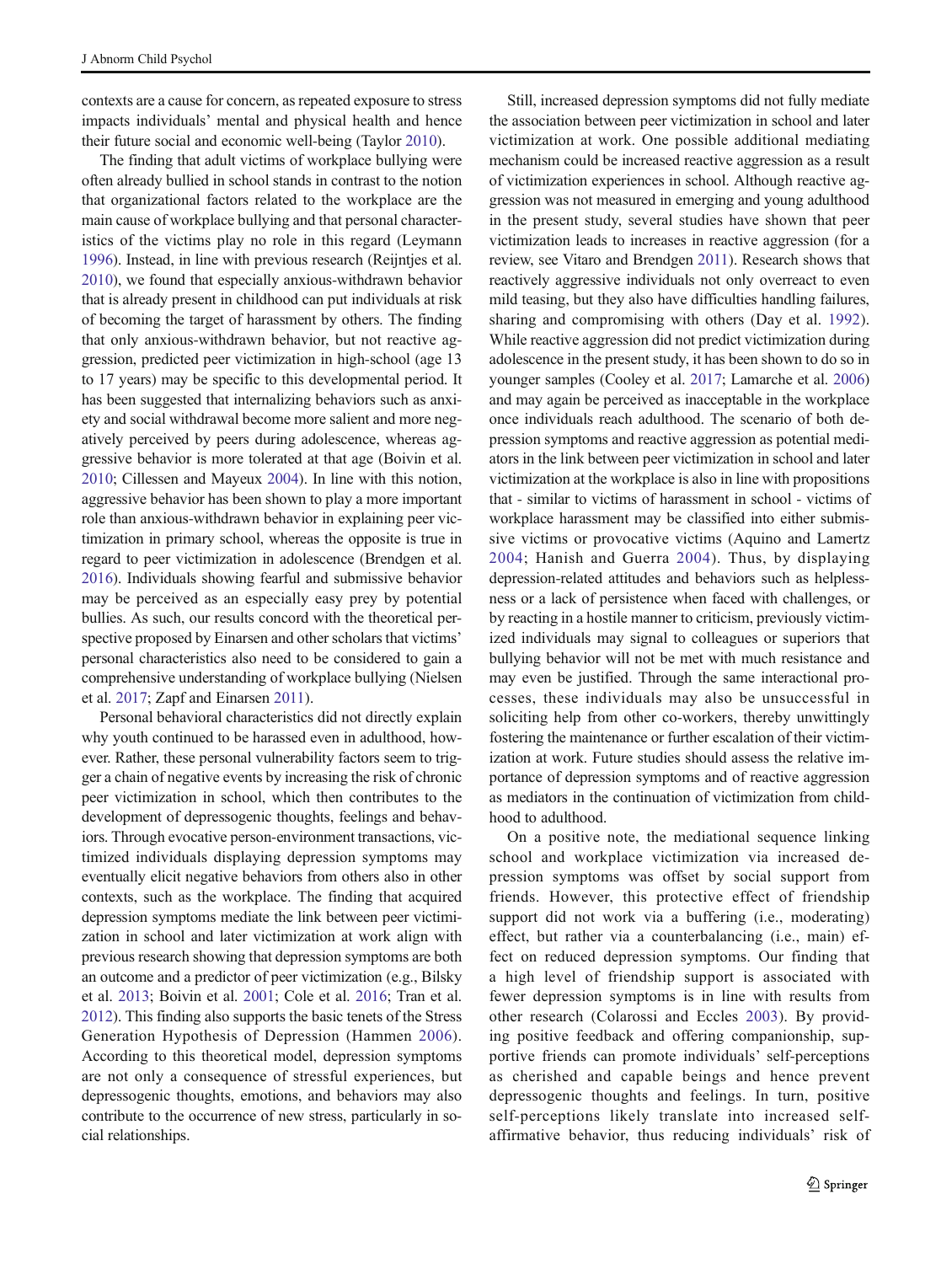becoming the target of bullying. Despite this beneficial effect of friendship support, the absence of a moderation effect stands in contrast to previous findings that friendship support mitigates the link between peer victimization in school and increased depression symptoms (Hodges et al. 1999). However, that latter study was based on pre-adolescents assessed over the course of one school year and friendship support was specifically related to school friends. In that context, friends not only promoted positive self-perceptions but, through their very presence in school, also provided physical protection against bullies. The much longer time frame of the present study, with friendship support and depression symptoms assessed beyond the high-school period, may explain why a main effect, but not a moderating effect, of friendship support was found.

#### Strengths and Limitations

This study is the first to examine the link peer victimization in school and later workplace victimization during young adulthood, as well as the roles of personal behavior characteristics, depression symptoms, and social support from friends in this context. A main strength of this study is its prospective design spanning 10 years from age 12 through age 22 years. Another strength rests on the repeated assessment of many predictor variables. This allowed us to capture peer victimization experiences in school from childhood through adolescence and to control previous levels of depression symptoms when testing mediation. The reliance on teacher ratings to assess behavior characteristics is a further advantage, as it reduced the risk of inflated associations due to shared source variance.

Our study also has several limitations. One limitation concerns the fact that we relied on individuals' perceived social support by friends, in addition to their self-reported victimization experiences and depression symptoms, which may inflate associations due to shared source variance. However, developmental theories of depression (Beck 2002; Cole et al. 2010) as well as threat appraisal theory (Blascovich and Berry Mendez 2013) imply that it is individuals' perception of events that shapes their cognitive, emotional and behavioral reactions, and hence also their future social outcomes such as the risk of re-victimization. Another limitation is that peer victimization in school was only assessed starting in the final year of elementary school. As previously mentioned, most youth who are frequently victimized by their peers in high school were already victims of bullying in elementary school (Brendgen et al. 2016). High levels of peer victimization over the period covered here are thus likely to identify many youth who were chronically victimized throughout their school years. Still, future studies should cover the full interval from kindergarten to the end of high school to obtain a complete picture of individuals' victimization experiences in school.

Also worth mentioning is the relatively small sample size, which precluded examination of potential sex differences in the tested associations. The previously reviewed studies either reported no or inconsistent sex differences in the links between the variables studied here. Nevertheless, studies with larger sample sizes are needed to examine whether the direct and indirect association between peer victimization in school and later workplace victimization in adulthood is the same for females and males. Finally, our findings necessarily rest only on those participants who worked at least part-time by age 22, excluding full-time college or university students. Unfortunately, victimization by peers on campus was not assessed in the present study. However, empirical evidence suggests that around 7% of college students report being bullied at least sometimes by others and 72% of those being bullied in college indicate that they were also bullied previously in elementary and high school (Chapell et al. 2006).

# **Conclusions**

By promoting depressogenic thoughts and feelings, victimization by peers in school may put individuals at risk of continued victimization at work when they are adults. However, support received from close friends has the potential to offset this vicious cycle. By demonstrating the long-term risk associated with peer victimization in school for adult functioning, our findings highlight the importance of prevention programs aimed at reducing school bullying as early as possible, before victims become caught in a spiral of chronic abuse (for a review, see Yeager et al. 2015). Our results also suggest, however, that victims of school bullying might benefit from additional interventions that are specifically aimed at reducing depression symptoms and at fostering social skills to establish supportive friendships (e.g., Rose et al. 2014; Stice et al. 2009). Indeed, there is evidence that the addition of a friendship-building skills program (with a focus on skills related to friendship formation, interactions between friends and management of friendship conflict) to a program designed to prevent or reduce depression (by promoting self-esteem, emotion-regulation, perspective taking skills and active coping strategies) produces better and longer-lasting results in adolescents than only the latter program or a wait-list control condition (Rose et al. 2014). Specifically, those receiving both programs showed not only fewer depression symptoms at the end of the training session but also increased school-related life satisfaction and social functioning with peers one year later. Peer victimization was not specifically assessed as an outcome. However, because the programs are administered within schools, they are well suited to reach – and thus potentially benefit – individuals at risk of being bullied by their peers. Together, such efforts might also help avoid the generation of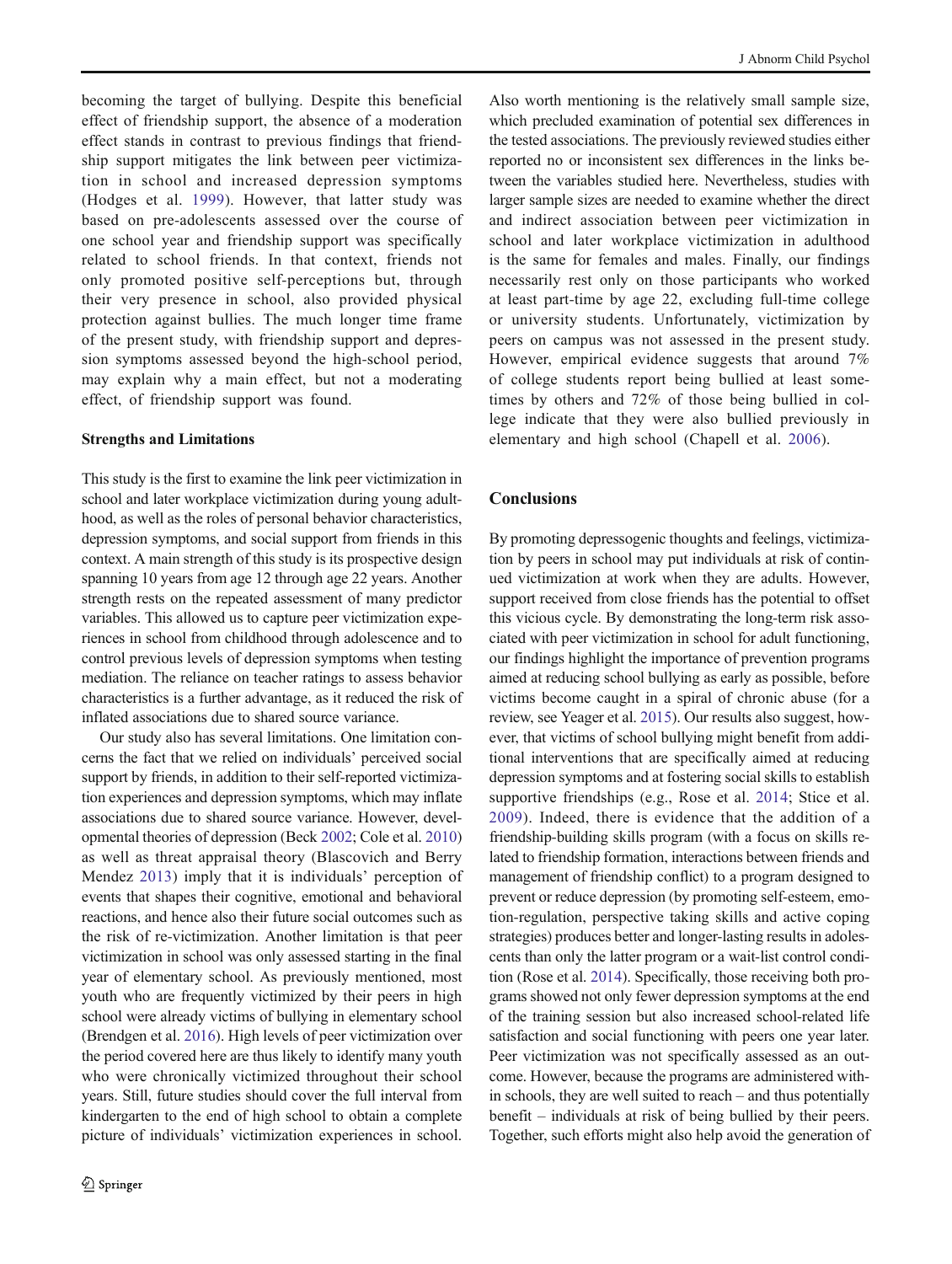new interpersonal stress such as victimization at the workplace in young adulthood.

Acknowledgements We thank the children and their families and teachers for participating in this study.

#### Compliance with Ethical Standards

Funding Funding for this study was provided by the Social Sciences and Humanities Research Council of Canada (grant no. 2012-S-701398) and the Fonds Québécois pour la Recherche sur la Société et la Culture (grant no. 2008-PE-118531).

Conflict of Interest The authors declare that they have no conflict of **interest** 

Ethical Approval All procedures performed in studies involving human participants were in accordance with the ethical standards of the institutional and/or national research committee and with the 1964 Helsinki declaration and its later amendments or comparable ethical standards.

Informed Consent Informed consent was obtained from all individual participants included in the study.

#### References

- Abramson, L. Y., Metalsky, G. I., & Alloy, L. B. (1989). Hopelessness depression: a theory-based subtype of depression. Psychological Review, 96, 358–372.
- Aquino, K., & Bradfield, M. (2000). Perceived victimization in the workplace: the role of situational factors and victim characteristics. Organization Science, 11, 525–537.
- Aquino, K., & Lamertz, K. (2004). A relational model of workplace victimization: social roles and patterns of victimization in dyadic relationships. Journal of Applied Psychology, 89, 1023–1034.
- Barker, D. B. (2007). Antecedents of stressful experiences: depressive symptoms, self-esteem, gender, and coping. International Journal of Stress Management, 14, 333–349.
- Baron, R. A., & Neuman, J. H. (1996). Workplace violence and workplace aggression: evidence on their relative frequency and potential causes. Aggressive Behavior, 22, 161–173.
- Beck, A. T. (2002). Cognitive models of depression. Clinical Advances in Cognitive Psychotherapy: Theory and Application, 14, 29–61.
- Bélanger, J., Janosz, M., Archambault, I., & Riberdy, H. (2010). Portrait de la violence dans des écoles secondaires montréalaises: Enjeux pour l'éducation à la santé. Revue des Sciences de l'Education, 36, 649–669.
- Bender, H. L., Allen, J. P., McElhaney, K. B., Antonishak, J., Moore, C. M., Kelly, H. O. B., & Davis, S. M. (2007). Use of harsh physical discipline and developmental outcomes in adolescence. Development and Psychopathology, 19, 227–242.
- Bilsky, S. A., Cole, D. A., Dukewich, T. L., Martin, N. C., Sinclair, K. R., Tran, C. V., et al. (2013). Does supportive parenting mitigate the longitudinal effects of peer victimization on depressive thoughts and symptoms in children? Journal of Abnormal Psychology, 122, 406-410.
- Blascovich, J., & Berry Mendez, W. (2013). Challenge and threat appraisals: the role of affective cues. In A. J. Elliott (Ed.), Handbook of approach and avoidance motivation (pp. 431–444). New York: Taylor & Francis.
- Boivin, M., Hymel, S., & Hodges, E. V. E. (2001). Toward a process view of peer rejection and harassment. In J. Juvonen & S. Graham (Eds.), Peer harassment in school: the plight of the vulnerable and victimized (pp. 265–289). New York: Guilford Press.
- Boivin, M., Petitclerc, A., Feng, B., & Barker, E. D. (2010). The developmental trajectories of peer victimization in middle to late childhood and the changing nature of their behavioral consequences. Merrill-Palmer Quarterly, 56, 231–260. doi:10.1353/mpq.0.0050.
- Boivin, M., Poulin, F., & Vitaro, F. (1994). Depressed mood and peer rejection in childhood. Development and Psychopathology, 6, 483– 498.
- Brendgen, M., Girard, A., Vitaro, F., Dionne, G., & Boivin, M. (2016). Personal and familial predictors of peer victimization trajectories from primary to secondary school. Developmental Psychology, 52, 1103–1114. doi:10.1037/dev0000107.
- Chapell, M. S., Hasselman, S. L., Kitchin, T., & Lomon, S. N. (2006). Bullying in elementary school, high school, and college. Adolescence, 41, 633–648.
- Cillessen, A. H. N., & Mayeux, L. (2004). From censure to reinforcement: developmental changes in the association between aggression and social status. Child Development, 75, 147–163.
- Cohen, S., & Wills, T. A. (1985). Stress, social support, and the buffering hypothesis. Psychological Bulletin, 98, 310–357.
- Colarossi, L. G., & Eccles, J. S. (2003). Differential effects of support providers on adolescents' mental health. Social Work Research, 27, 19–30.
- Cole, D. A., Maxwell, M. A., Dukewich, T. L., & Yosick, R. (2010). Targeted peer victimization and the construction of positive and negative self-cognitions: connections to depressive symptoms in children. Journal of Clinical Child & Adolescent Psychology, 39, 421–435. doi:10.1080/15374411003691776.
- Cole, D. A., Sinclair-McBride, K. R., Zelkowitz, R., Bilsk, S. A., Roeder, K., & Spinelli, T. (2016). Peer victimization and harsh parenting predict cognitive diatheses for depression in children and adolescents. Journal of Clinical Child & Adolescent Psychology, 45, 668–680. doi:10.1080/15374416.2015.1004679.
- Cooley, J. L., Fite, P. J., & Pederson, C. A. (2017). Bidirectional associations between peer victimization and functions of aggression in middle childhood: further evaluation across informants and academic years. Journal of Abnormal Child Psychology. Advanced Online Publication. doi:10.1007/s10802-017-0283-8.
- Copeland, W. E., Wolke, D., Angold, A., & Costello, E. J. (2013). Adult psychiatric outcomes of bullying and being bullied by peers in childhood and adolescence. JAMA Psychiatry, 70, 419–426.
- Craig, W., & Edge, H. M. (2011). The health of Canada's young people: a mental health focus. Retrieved from the Government of Canada: Public Health Agency of Canada website http://www.phac-aspc. gc.ca/hpps/dca-dea/publications/hbsc-mental-mentale/bullyingintimidation-eng.php.
- Craig, W., Harel-Fisch, Y., Fogel-Grinvald, H., Dostaler, S., Hetland, J., Simons-Morton, B., et al. (2009). A cross-national profile of bullying and victimization among adolescents in 40 countries. International Journal of Public Health, 54, 216–224.
- Crick, N. R., & Dodge, K. A. (1996). Social information-processing mechanisms in reactive and proactive aggression. Child Development, 67, 993–1002.
- Day, D. M., Bream, L. A., & Paul, A. (1992). Proactive and reactive aggression: an analysis of subtypes based on teacher perceptions. Journal of Clinical Child Psychology, 21, 210–217.
- Desai, S., Arias, I., Thompson, M. P., & Basile, K. C. (2002). Childhood victimization and subsequent adult revictimization assessed in a nationally representative sample of women and men. Violence and Victims, 17, 639–653.
- Dodge, K. A., & Coie, J. D. (1987). Social information processing factors in reactive and proactive aggression in children's peer groups. Journal of Personality and Social Psychology, 53, 1146–1158.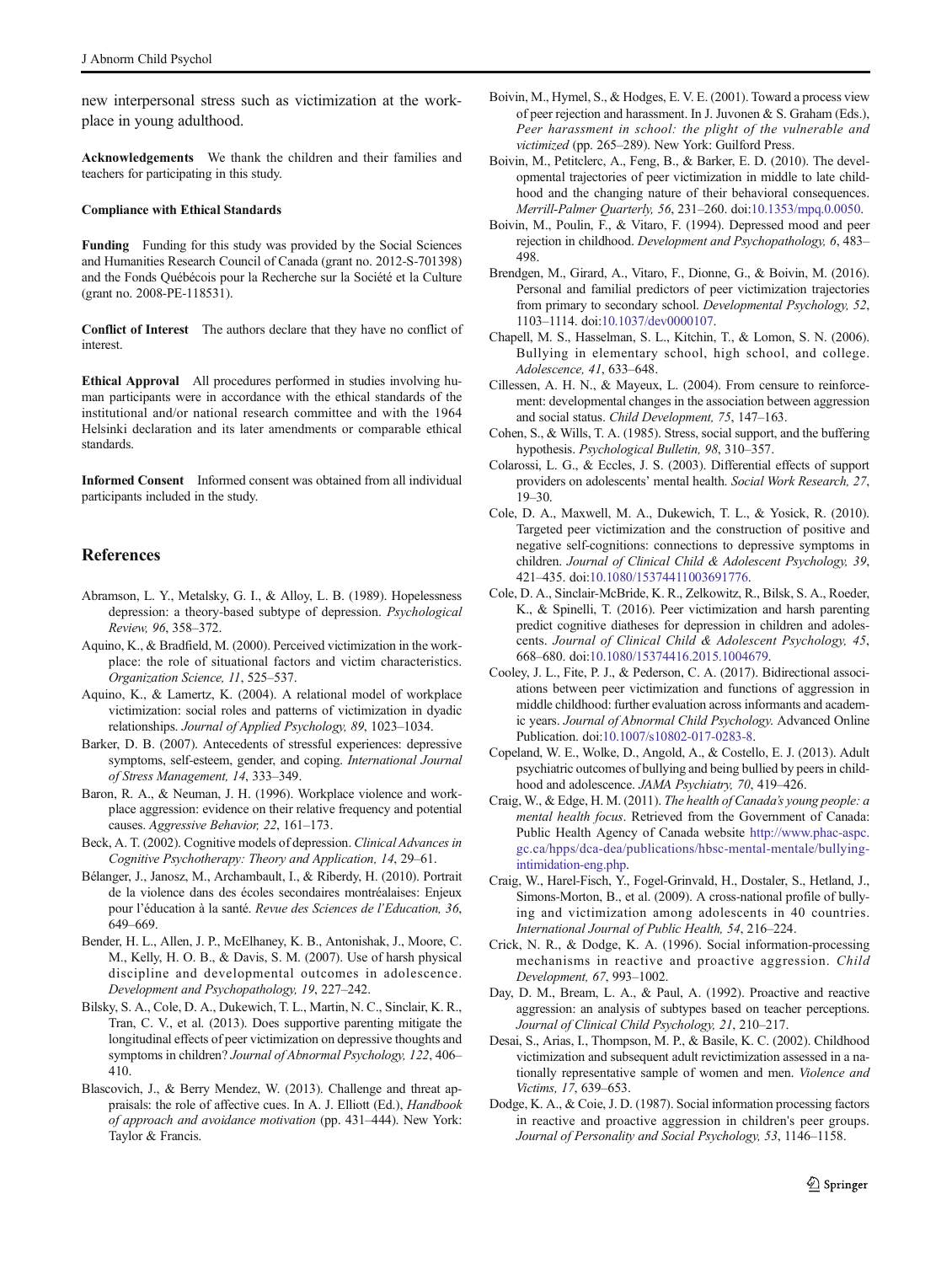- Einarsen, S., & Mikkelsen, E. G. (2003). Individual effects of exposure to bullying at work. In S. Einarsen, H. Hoel, & C. Cooper (Eds.), Bullying and emotional abuse in the workplace: international perspectives in research and practice (pp. 127–144). New York: Taylor & Francis.
- Franić, S., Middeldorp, C. M., Dolan, C. V., Ligthart, L., & Boomsma, D. I. (2010). Childhood and adolescent anxiety and depression: beyond heritability. Journal of the American Academy of Child & Adolescent Psychiatry, 49, 820–829.
- Führer, R., & Rouillon, F. (1989). La version française de l'échelle CES-D (Center for epidemiologic studies depression scale). European Psychiatry, 4, 163–166.
- Furman, W., & Buhrmester, D. (1985). Children's perceptions of the personal relationships in their social networks. Developmental Psychology, 21, 1016–1024.
- Furman, W., & Buhrmester, D. (1992). Age and sex differences in perceptions of networks of personal relationships. Child Development, 63, 103–115.
- Glomb, T. M. (2002). Workplace anger and aggression: informing conceptual models with data from specific encounters. Journal of Occupational Health Psychology, 7, 20–36.
- Glomb, T. M., & Liao, H. (2003). Interpersonal aggression in work groups: social influence, reciprocal, and individual effects. Academy of Management Journal, 46, 486–496.
- Hammen, C. (2006). Stress generation in depression: reflections on origins, research, and future directions. Journal of Clinical Psychology, 62, 1065–1082.
- Hanish, L. D., & Guerra, N. (2004). Aggressive victims, passive victims, and bullies: developmental continuity or developmental change? Merrill-Palmer Quarterly, 50, 17–38.
- Hardt, J., & Rutter, M. (2004). Validity of adult retrospective reports of adverse childhood experiences: review of the evidence. Journal of Child Psychology and Psychiatry and Allied Disciplines, 45, 260– 273.
- Hodges, E. V., Boivin, M., Vitaro, F., & Bukowski, W. M. (1999). The power of friendship: protection against an escalating cycle of peer victimization. Developmental Psychology, 35, 94–101. doi:10.1037/ 0012-1649.35.1.94.
- Hoel, H., Einarsen, S., & Cooper, C. L. (2003). Organisational effects of bullying. In S. Einarsen, H. Hoel, & C. Cooper (Eds.), Bullying and emotional abuse in the workplace: international perspectives in research and practice (pp. 145-161). New York: Taylor & Francis.
- Joiner, T. E., Wingate, L. R., Gencoz, T., & Gencoz, F. (2005). Stress generation in depression: three studies on its resilience, possible mechanism, and symptom specificity. Journal of Social and Clinical Psychology, 24, 236–253.
- Kendrick, K., Jutengren, G., & Stattin, H. (2012). The protective role of supportive friends against bullying perpetration and victimization. Journal of Adolescence, 35, 1069–1080.
- Kovacs, M. (1992). Children's depression Inventory (CDI) manual. North Tonawanda: Multi-Health Systems.
- Lamarche, V., Brendgen, M., Boivin, M., Vitaro, F., Pérusse, D., & Dionne, G. (2006). Do friendships and sibling relationships provide protection against peer victimization in a similar way? Social Development, 15, 373–393. doi:10.1111/j.1467-9507.2006.00347. x.
- Laucht, M., Esser, G., Baving, L., Gerhold, M., Hoesch, I., Ihle, W., et al. (2000). Behavioral sequelae of perinatal insults and early family adversity at 8 years of age. Journal of the American Academy of Child & Adolescent Psychiatry, 39, 1229–1237.
- Lereya, S. T., Samara, M., & Wolke, D. (2013). Parenting behavior and the risk of becoming a victim and a bully/victim: a meta-analysis study. Child Abuse & Neglect, 37, 1091–1108. doi:10.1016/j. chiabu.2013.03.001.
- Lereya, S. T., & Wolke, D. (2013). Prenatal family adversity and maternal mental health and vulnerability to peer victimisation at school.

 $\hat{Z}$  Springer

Journal of Child Psychology and Psychiatry, 54, 644–652. doi:10. 1111/jcpp.12012.

- Leymann, H. (1996). The content and development of mobbing at work. European Journal of Work and Organizational Psychology, 5, 165– 184.
- Liu, R. T., & Alloy, L. B. (2010). Stress generation in depression: a systematic review of the empirical literature and recommendations for future study. Clinical Psychology Review, 30, 582–593.
- Macmillan, R., & Hagan, J. (2004). Violence in the transition to adulthood: adolescent victimization, education, and socioeconomic attainment in later life. Journal of Research on Adolescence, 14, 127–158.
- Manchikanti Gómez, A. (2011). Testing the cycle of violence hypothesis: child abuse and adolescent dating violence as predictors of intimate partner violence in young adulthood. Youth & Society, 43, 171–192. doi:10.1177/0044118x09358313.
- Muthén, L. K., & Muthén, B. O. (1998-2010). Mplus User's Guide (Sixth ed.). Los Angeles: Muthén & Muthén.
- Nielsen, M. B., Glasø, L., & Einarsen, S. (2017). Exposure to workplace harassment and the five factor model of personality: a meta-analysis. Personality and Individual Differences, 104, 195–206. doi:10.1016/ j.paid.2016.08.015.
- Nielsen, M. B., & Knardahl, S. (2015). Is workplace bullying related to the personality traits of victims? A two-year prospective study. Work & Stress, 29, 128–149. doi:10.1080/02678373.2015.1032383.
- Olweus, D. (1993). Bullying at school: what we know and what we can do. Malden: Blackwell Publishers.
- Ottenbreit, N. D., & Dobson, K. S. (2004). Avoidance and depression: the construction of the cognitive–behavioral avoidance scale. Behaviour Research and Therapy, 42, 293–313. doi:10.1016/S0005-7967(03) 00140-2.
- Paquin, S., Lacourse, E., Brendgen, M., Vitaro, F., & Dionne, G. (2014). The genetic-environmental architecture of proactive and reactive aggression throughout childhood. Monatsschrift für Kriminologie und Strafrecht, 97, 398–420.
- Poulin, F., & Boivin, M. (2000). Proactive and reactive aggression: evidence of a two-factor model. Psychological Assessment, 12, 115– 122.
- Pryor, L., Brendgen, M., Boivin, M., Dubois, L., Japel, C., Falissard, B., et al. (2016). Overweight during childhood and internalizing symptoms in early adolescence: the mediating role of peer victimization and the desire to be thinner. Journal of Affective Disorders, 202, 203–209.
- Radloff, L. (1991). The use of the center for epidemiologic studies depression scale in adolescents and young adults. Journal of Youth and Adolescence, 20, 149–166. doi:10.1007/BF01537606.
- Reijntjes, A., Kamphuis, J. H., Prinzie, P., Boelen, P. A., van der Schoot, M., & Telch, M. J. (2011). Prospective linkages between peer victimization and externalizing problems in children: a meta-analysis. Aggressive Behavior, 37, 215–222. doi:10.1002/ab. 20374.
- Reijntjes, A., Kamphuis, J. H., Prinzie, P., & Telch, M. J. (2010). Peer victimization and internalizing problems in children: a meta-analysis of longitudinal studies. Child Abuse and Neglect, 34, 244–252. doi: 10.1016/j.chiabu.2009.07.009.
- Rigby, K., & Barnes, A. (2002). To tell or not to tell: the victimised student's dilemma. Youth Studies Australia, 21, 33–36.
- Rommelse, N., Buitelaar, J., Smeets, K., Oostermeijer, S., Cohn, M., Popma, A., et al. (2017). Are proactive and reactive aggression meaningful distinctions in adolescents? A variable- and personbased approach. Journal of Abnormal Child Psychology, 45, 1–14. doi:10.1007/s10802-016-0149-5.
- Rose, K., Hawes, D. J., & Hunt, C. J. (2014). Randomized controlled trial of a friendship skills intervention on adolescent depressive symptoms. Journal of Consulting and Clinical Psychology, 82, 510–520.